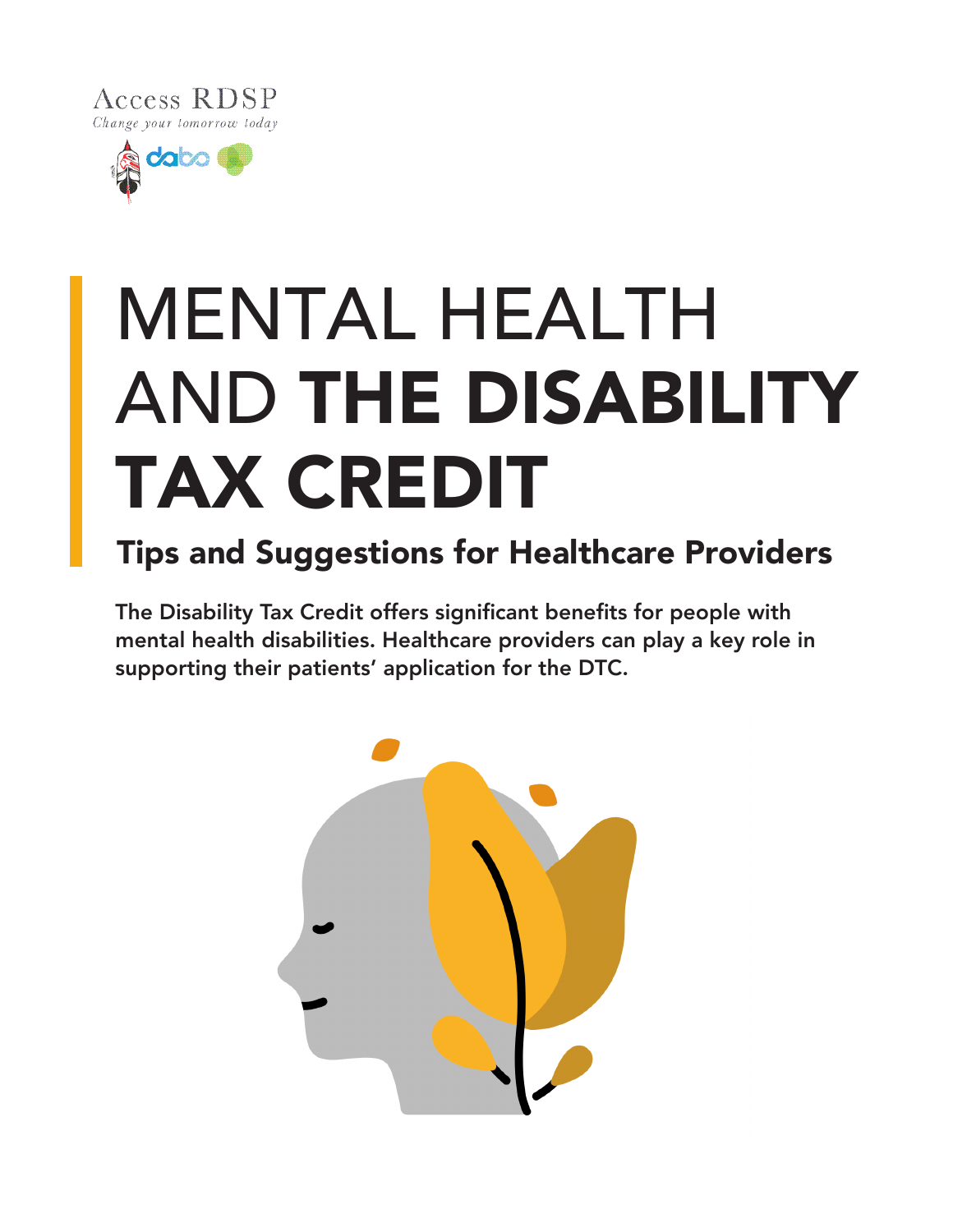# WHY IS THE DISABILITY TAX CREDIT SO IMPORTANT?

- The DTC provides a tax break for adults who can work, and for caregivers who look after somebody with a disability.
- The DTC can be claimed retroactively for the last 10 years.
- Having the DTC is the only requirement to open a Registered Disability Savings Plan (RDSP). This long-term savings plan allows the person with the disability to receive up to \$90,000 in grants and bonds over the course of their lifetime. They are also able to save up to \$200,000 in this account.
- Any money that is deposited into and withdrawn from the RDSP is exempt from being qualified as income. This means that people living with disabilities can save for their future without having to stop receiving provincial and federal disability benefits, including income assistance.

## WHO IS ELIGIBLE?

#### A person with a mental health disability can qualify for the DTC if:

- 1. Their mental health disability causes them to be markedly restricted in adaptive functioning, including problem solving, goal setting, judgment, and memory – Complete "Mental Functions Necessary for Everyday Life" section.
- 2. They are markedly restricted overall by the combination of a mental health and one or more physical health disability (in vision, hearing, speaking, walking, eliminating, feeding, or dressing) – Complete "Cumulative Effect of Significant Restrictions" section.

#### Note about "marked restrictions":

The DTC certificate indicates that a marked restriction is one that causes a person to be unable to or takes an inordinate amount of time to perform a particular activity. However, people whose mental health impairments are characterized by periodic episodes may qualify if these episodes cause them to be consistently unable to maintain stable daily functioning without support and/or supervision.

## GENERAL APPLICATION TIPS

• Only complete the sections relevant to your patient's disability. If the disability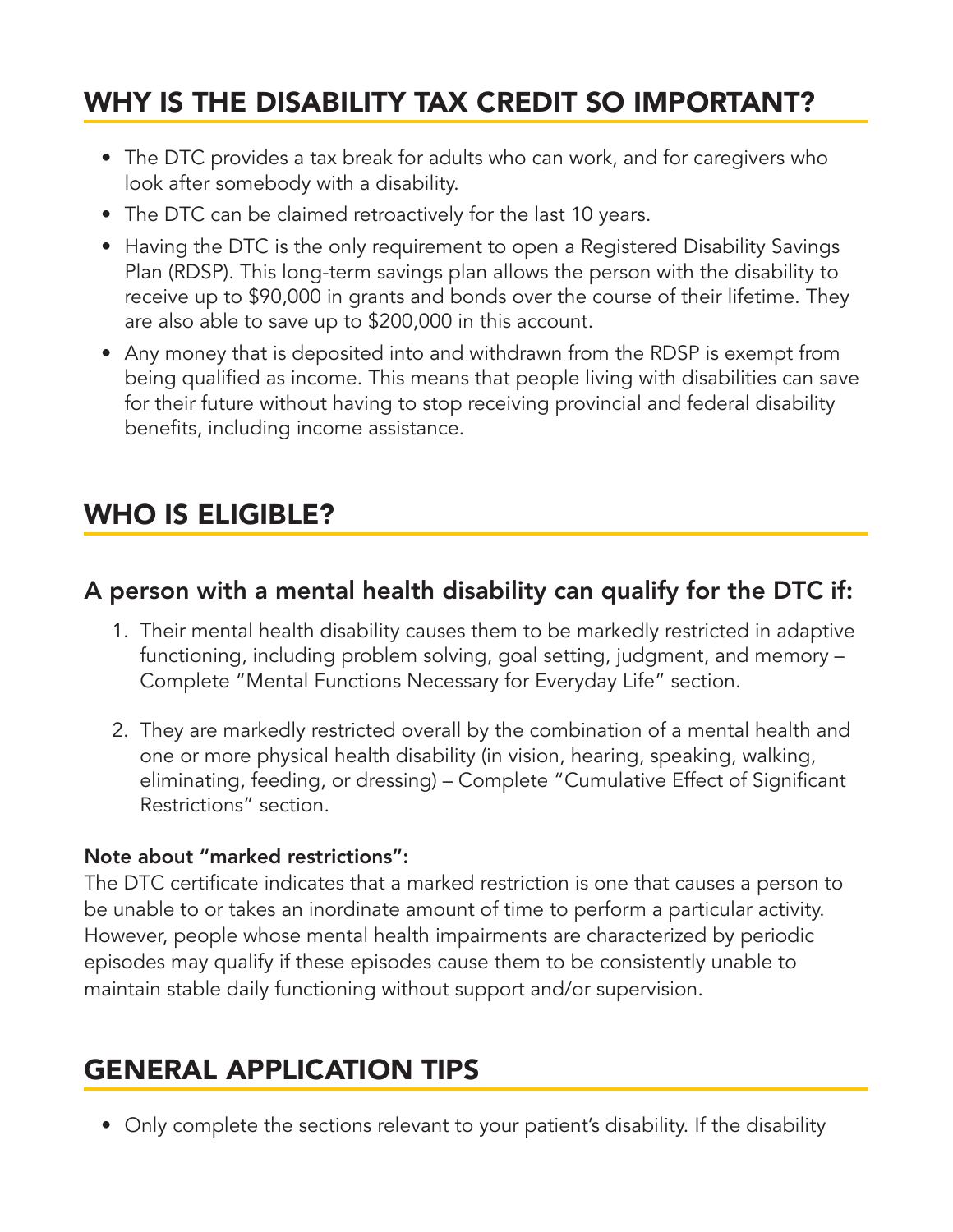does not affect a specific domain, leave the section blank or cross it out.

- Report less severe disabilities in the "Cumulative effect of significant restriction" section.
- Make sure to specify when your patient became disabled. This will allow your patient to claim credits retroactively.
- Provide detailed information in the "Effects of Impairment" section to explain the nature of your patient's restrictions. The more information provided in this section, the less likely the CRA will request additional follow-up information.

# EFFECTS OF IMPAIRMENT

The "Effects of Impairment" section is required for all applicants. Include your patient's relevant diagnoses, while emphasizing the effects of their impairment(s) on their everyday life and daily functionality. This section should include information about:

- Activities impacted: For example, adaptive functioning (health and safety needs, self-care, social functioning, management of finances, etc.), memory, problemsolving, goal setting, and/or judgment.
- Frequency: How often is the person inhibited in managing this activity relative to a similar person who does not have their impairment(s)?
- Assistance Required: Does this patient require help with daily activities? Do they use any assistive devices? Does this patient need any supervision to ensure their safety or that they remember to take medication?
- Examples: Provide examples of the effects of impairment specific to the client.

\*Avoid Irrelevant Information: Do not include the patient's ability to work, housekeep, manage a bank account, drive, or engage in recreational activities.

## APPENDIX: EXAMPLE CASES

### Scenario 1: Mental Functions

Mrs. Jones has struggled significantly with symptoms of severe depression. She is significantly restricted in speaking due to word finding difficulty and cognitive slowing. She has serious restrictions performing mental functions for everyday life - the most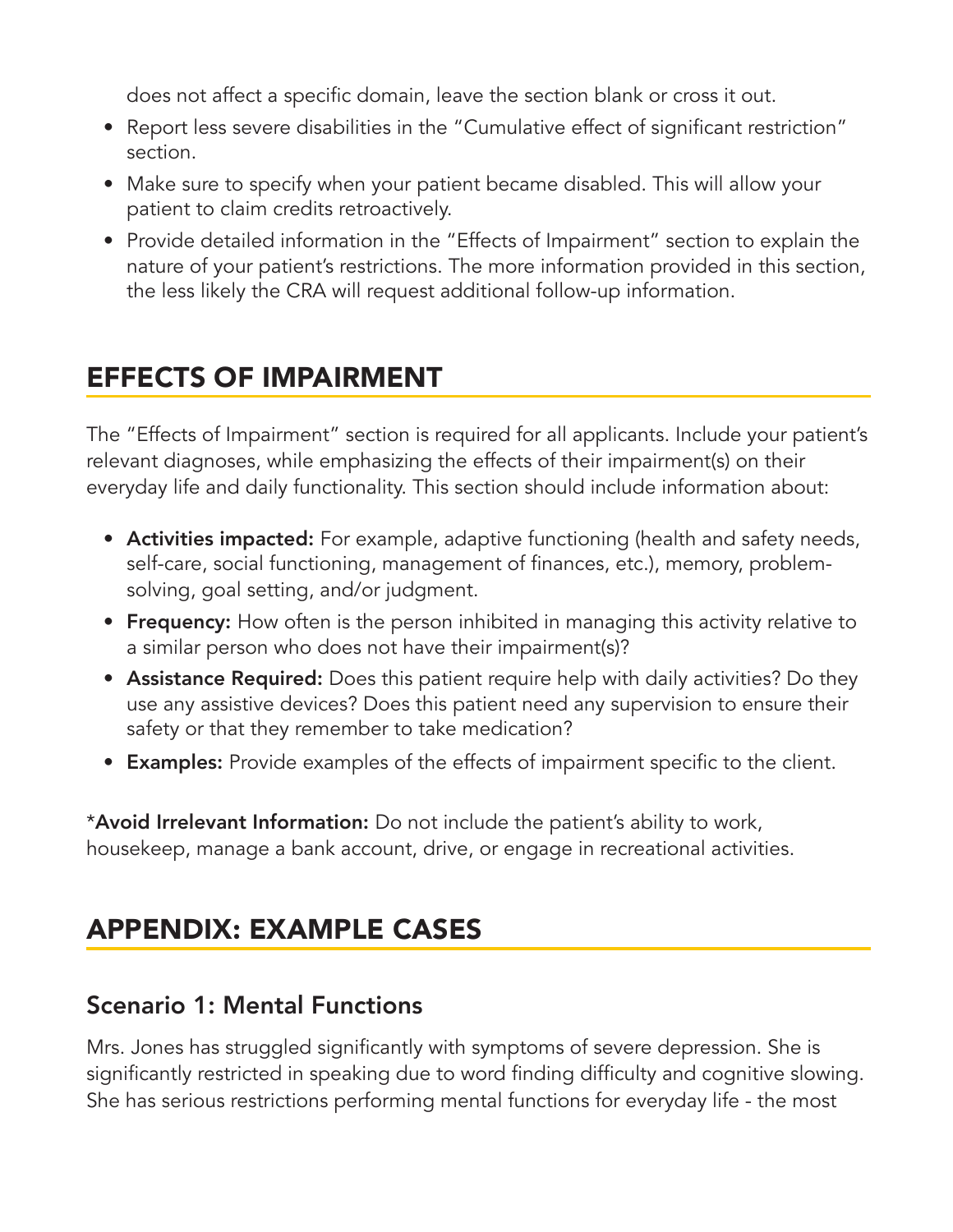pronounced of which has been cognitive problems and cognitive slowing. She has trouble with self-care and sometimes doesn't get dressed. She has trouble preparing food for herself. She has trouble leaving the house. She has marked problems with memory and forgets her train of thought frequently. She has trouble remembering to turn off taps or burners. This occurs substantially all of the time.

On the DTC certificate the doctor has indicated Mrs. Jones is markedly restricted in mental functions.

## Her doctor indicates the effects of her impairment are as follows:

- Adaptive functioning self-care: Mrs. Jones suffers from major depressive disorder. She is unable to adequately meet her self-care needs (e.g. personal hygiene, dental hygiene, exercise, eating) substantially all the time. This is due to depression, lack of memory, and lack of motivation. She receives help from others to engage in these activities. This occurs substantially all of the time.
- Adaptive functioning social interactions: Mrs. Jones experiences anxiety and a severe fear of being judged by others. She is unable to initiate social interactions and avoids responding to others substantially all the time. When she does interact with others, she cannot retain information or understand what the other person is saying, which markedly restricts her communication. For example, this occurs at a doctor's appointment or at her son's school.
- Memory: Persistent short term memory deficits and ongoing brain fog. Patient struggles to recall words and forgets to attend appointments, take medication, etc. Difficulty following instructions. This occurs substantially all of the time.
- Goal-setting: Mrs. Jones is unable to keep goals she has set without others holding her accountable. This is due to lack of motivation and significantly impairs her adaptive functioning and self-care goals. She is frequently isolated at home and does not attend scheduled appointments. This occurs substantially all the time.
- Decision making: Mrs. Jones is unable to make simple decisions such as what to buy at the grocery store and what to cook substantially all the time. This markedly restricts her adaptive functioning, especially pertaining to self-care activities.

## Scenario 2: Cumulative Effects

Mr. Lee is diagnosed with bipolar disorder and rheumatoid arthritis. Over the past five years, he has required hospitalization for mania twice and continues to be monitored by an assertive community treatment team. During manic episodes, Mr. Lee believes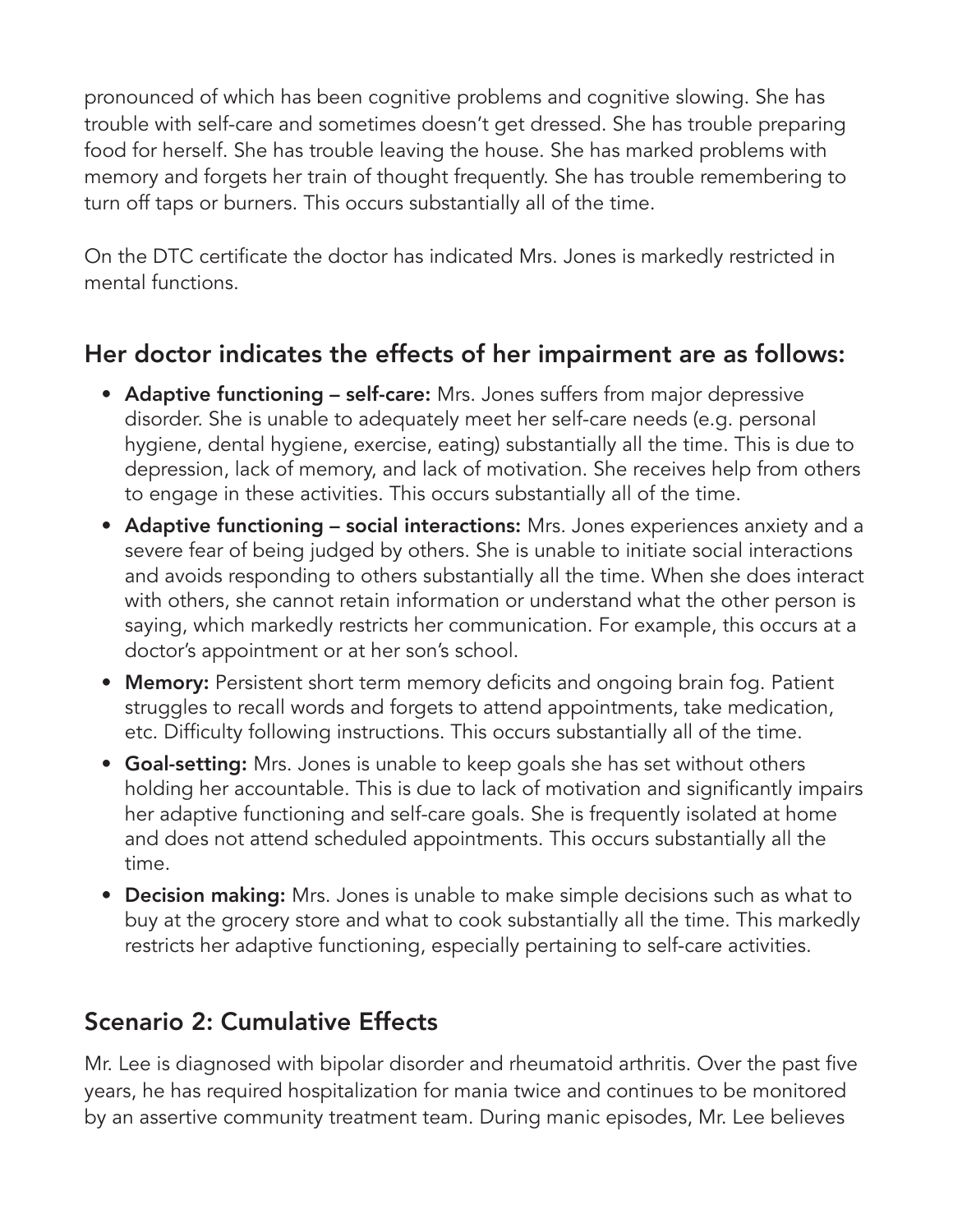he receives emails from God. When Mr. Lee is not experiencing a manic episode, he sometimes experiences bouts of severe depression. Mr. Lee has been receiving PWD benefits for 10 years and works casually in data entry during periods when his mental health is stable. His arthritis results in Mr. Lee walking more slowly than other people his age without a disability.

\*On the DTC certificate in the "Cumulative effect of significant restrictions" segment, the doctor has indicated Mr. Lee has significant restrictions in mental functions and walking.

## Mr. Lee's doctor indicates the effects of his impairment as follows:

- Adaptive functioning decision making & judgment: Mr. Lee has experienced four periods of mania in the past five years where his judgment was severely restricted. In two of those episodes, he required hospitalization and suffered delusional thinking.
- Adaptive functioning self-care: Patient has had three extended periods of severe depression in the past five years when he was unable to manage self-care (e.g. personal hygiene, dental hygiene, exercise) substantially all the time. He relied on help from others to manage these activities during this time.
- Walking: Mr. Lee has rheumatoid arthritis and chronic pain in his lower back and neck. The pain is severe, consistent, and radiates down into his right leg. To prevent additional pain, he must walk with a cane and walk slower. He estimates that he walks at least twice as slow as an average person his age without his condition, and this occurs at least 90% of the time.
- Cumulative effect: The effect of the above significant restrictions are equivalent to at least a marked restriction in a single basic activity of daily living.

## DTC APPROVAL

The Canada Revenue Agency determines the status of a DTC application.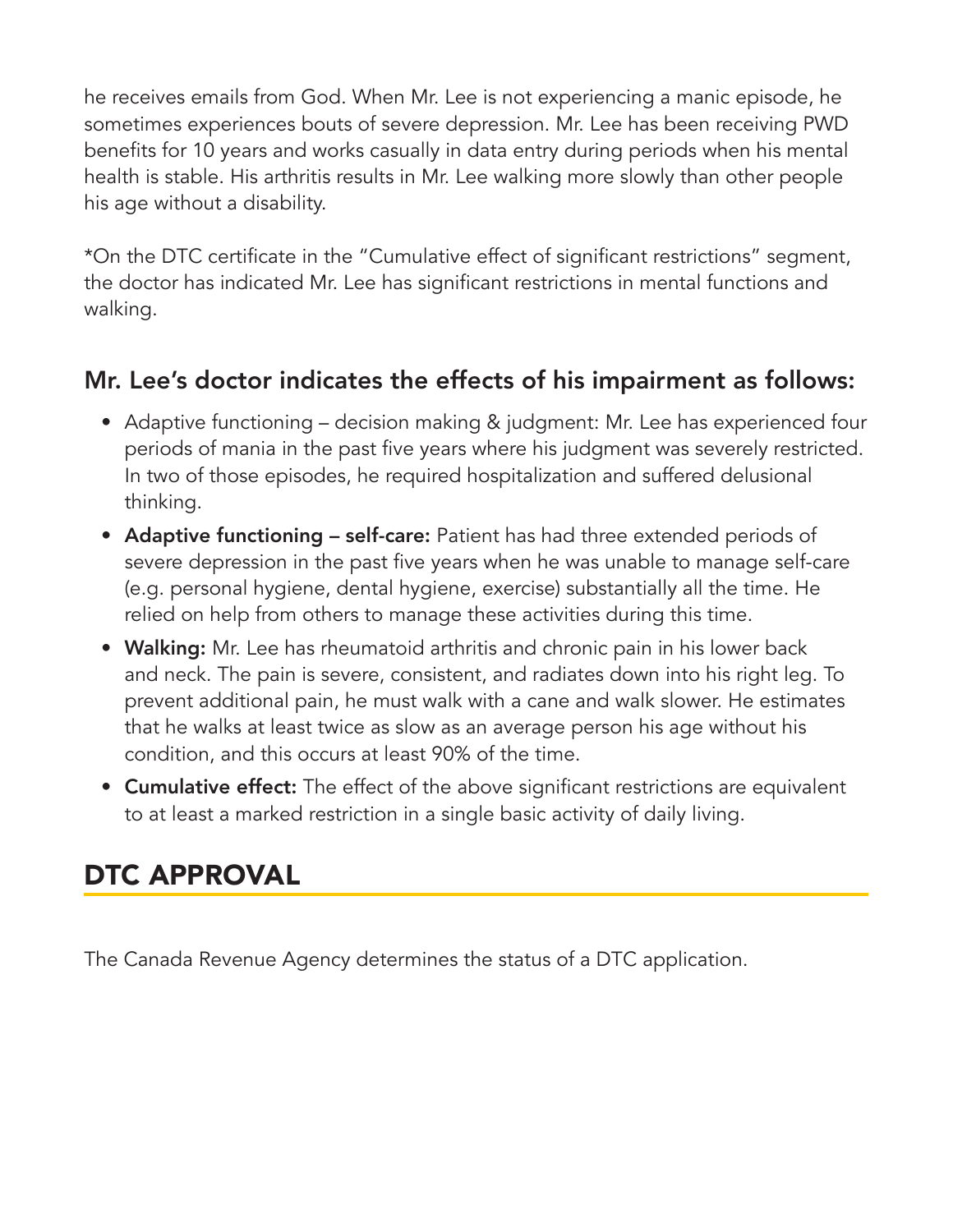# RESOURCES

#### Canada Revenue Agency Resources

- Guide RC4064 Disability-Related Information
- Tax credits and deductions for persons with disabilities
- A dedicated CRA line for health care providers is available to discuss the DTC program, application criteria and the Income Tax Act. Call 1-800-280-2639

## Access RDSP Resources

We provide free supports and services for physicians and patients, including:

#### Tools for your patient:

- Disability Benefits Wayfinder: Your patient can find out which disability supports are right for them.
- Disability Tax Cretdit Tool: Your patient can go through this questionnaire that will generate materials that can help you with their application.
- RDSP Calculator: Your patient can use this tool to find out how much they can make if they open an RDSP.

#### One-on-One Disability Tax Credit Support:

- Email: rdsp@disabilityalliancebc.org
- Toll-free: 1-800-663-1278

#### RDSP Support:

- Assistance to open an RDSP
- Specialized support and navigation for Indigenous peoples
- RDSP & Disability Planning Helpline
- RDSP & DTC Info sessions for individuals, organizations, and professionals
- \$150 grant for low-income BC residents
- Toll-free:1-844-311-7526 / Email: info@rdsp.com

#### One-on-one DTC and RDSP support for Indigenous patients:

- Email: rdsp1@bcands.bc.ca
- Toll Free: 1-888-815 -5511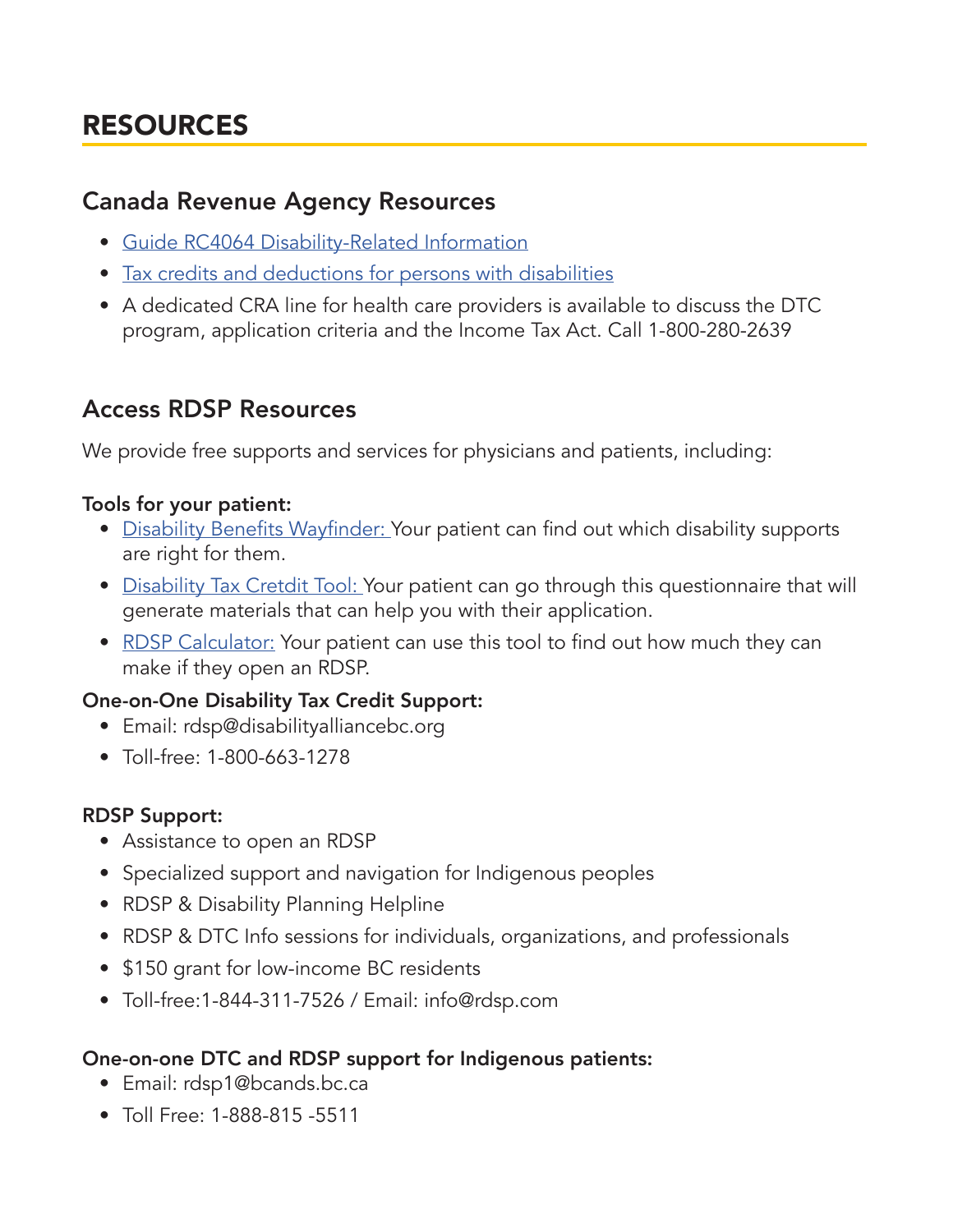# CONTACT US:



RDSP & Disability Planing Helpline:

1-844-311-7526



Email: info@rdsp.com



Website: www.rdsp.com

Access RDSP is a province-wide partnership between Plan Institute, Disability Alliance BC (DABC), and BC Aboriginal Network on Disability Society (BCANDS) to encourage financial security via uptake of the Registered Disability Savings Plan (RDSP).

These initiatives are made possible with generous support from the Vancouver Foundation.